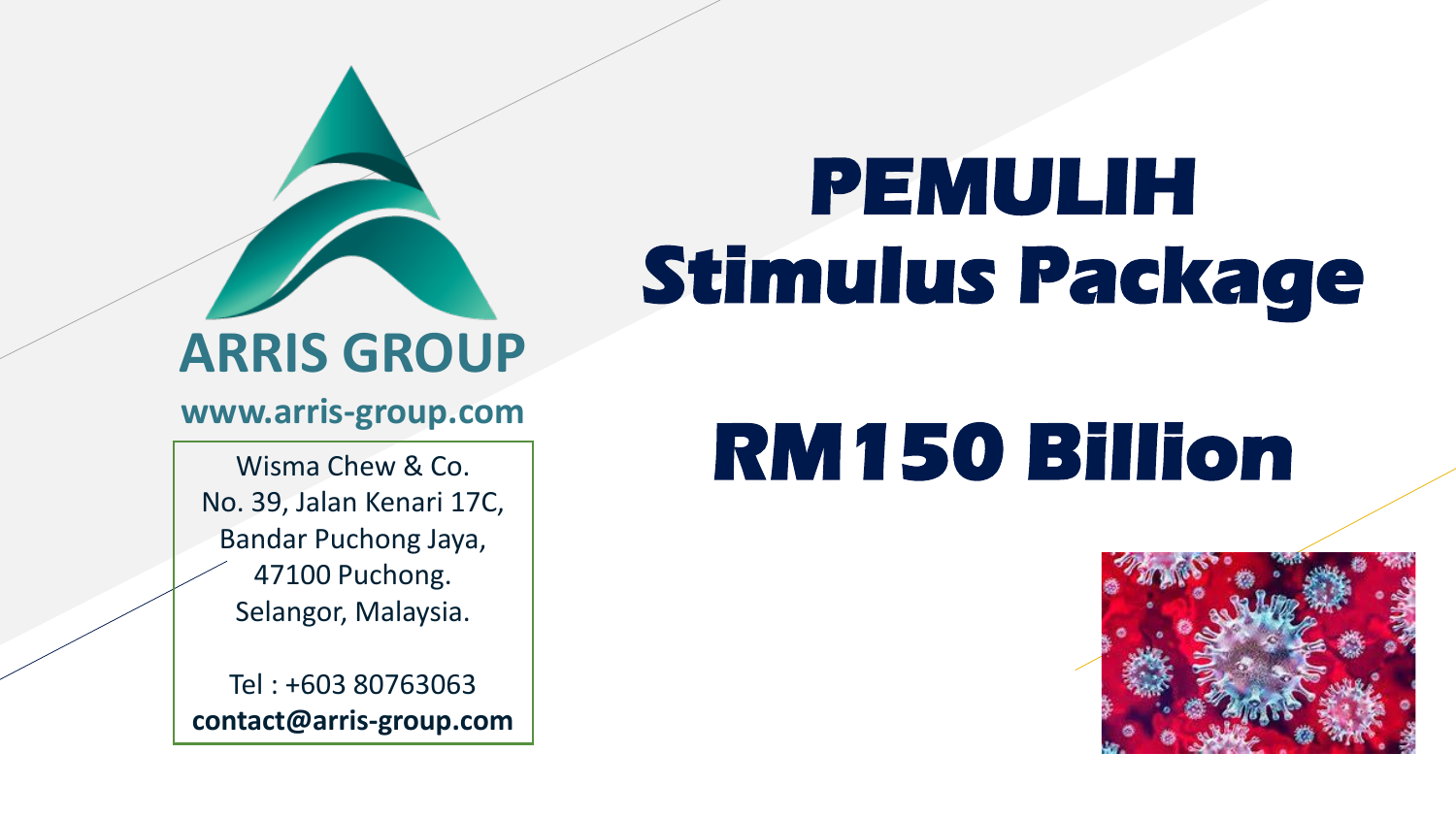### **PEMULIH STIMULUS PACKAGE**



On 28th June 2021, the Malaysian Government announced the Pakej Perlindungan Rakyat & Pemulihan Ekonomi (PEMULIH) Stimulus Package valued at RM150 billion including RM10 billion government's direct injection. PEMULIH is aimed at giving a comprehensive aid to the rakyat based on three main focuses:

FR

#### Focus 1

• Continuing with the Prihatin Rakyat agenda

#### Focus 2

• Supporting businesses

#### Focus 3

• Increasing vaccination rate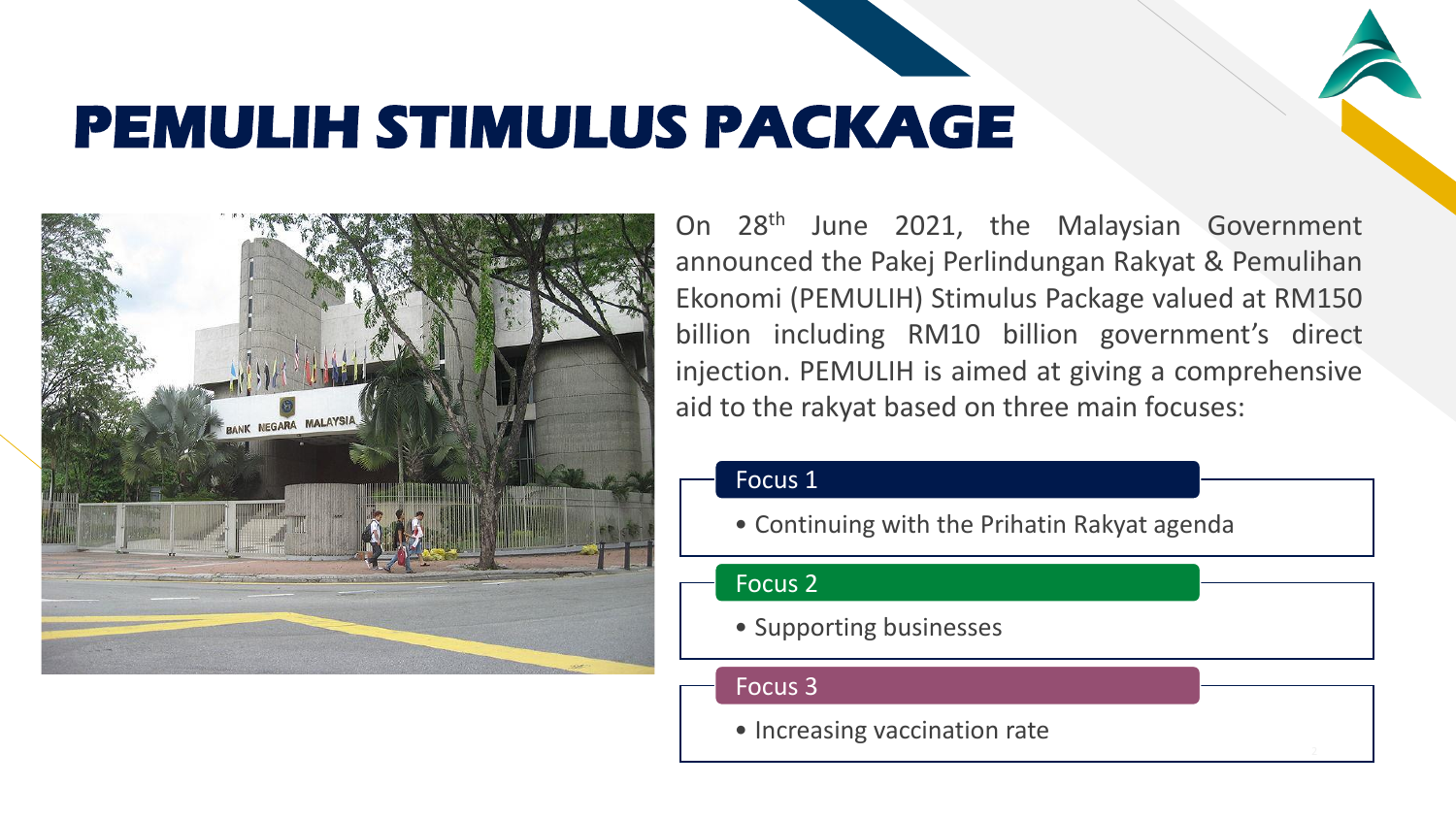- **1. RM4.9 Billion** for the Bantuan Prihatin Rakyat (BPR) Cash Aid until end of year 2021.
	- **PEMERKASA Plus** credited to the recipient's account in June 2021.
	- **PEMULIH** credited to recipient's account in September 2021

|                                                                                                                        | <b>Number of</b><br><b>Child</b> | <b>PEMERKASA PLUS</b><br>(Additional BPR for phase 2) | <b>PEMULIH</b><br>(BPR phase 3 / recipient from phase 1) | <b>PEMULIH</b><br>(BPR phase 3 / non-recipient in phase 1) |
|------------------------------------------------------------------------------------------------------------------------|----------------------------------|-------------------------------------------------------|----------------------------------------------------------|------------------------------------------------------------|
| Household income<br>RM4,001 - RM5,000                                                                                  | $0 - 1$                          | <b>RM300</b>                                          | <b>RM100</b>                                             | <b>RM400</b>                                               |
|                                                                                                                        | >2                               |                                                       | <b>RM200</b>                                             | <b>RM500</b>                                               |
| Household income<br>RM2,501 - RM4,000                                                                                  | $0 - 1$                          | <b>RM300</b>                                          | <b>RM200</b>                                             | <b>RM500</b>                                               |
|                                                                                                                        | >2                               |                                                       | <b>RM600</b>                                             | <b>RM900</b>                                               |
| Household income<br>$<$ RM2,500.00                                                                                     | $0 - 1$                          | <b>RM500</b>                                          | <b>RM500</b>                                             | <b>RM800</b>                                               |
|                                                                                                                        | >2                               |                                                       | RM1,100                                                  | RM1,400                                                    |
| Malaysians who are single<br>Earning <rm2,500.00< td=""><td></td><td><b>RM100</b></td><td></td><td></td></rm2,500.00<> |                                  | <b>RM100</b>                                          |                                                          |                                                            |
|                                                                                                                        |                                  |                                                       |                                                          |                                                            |

**TOTAL: RM4.9 Billion**

**PEMULIH STIMULUS PACKAGE**

FR

# **FOCUS1**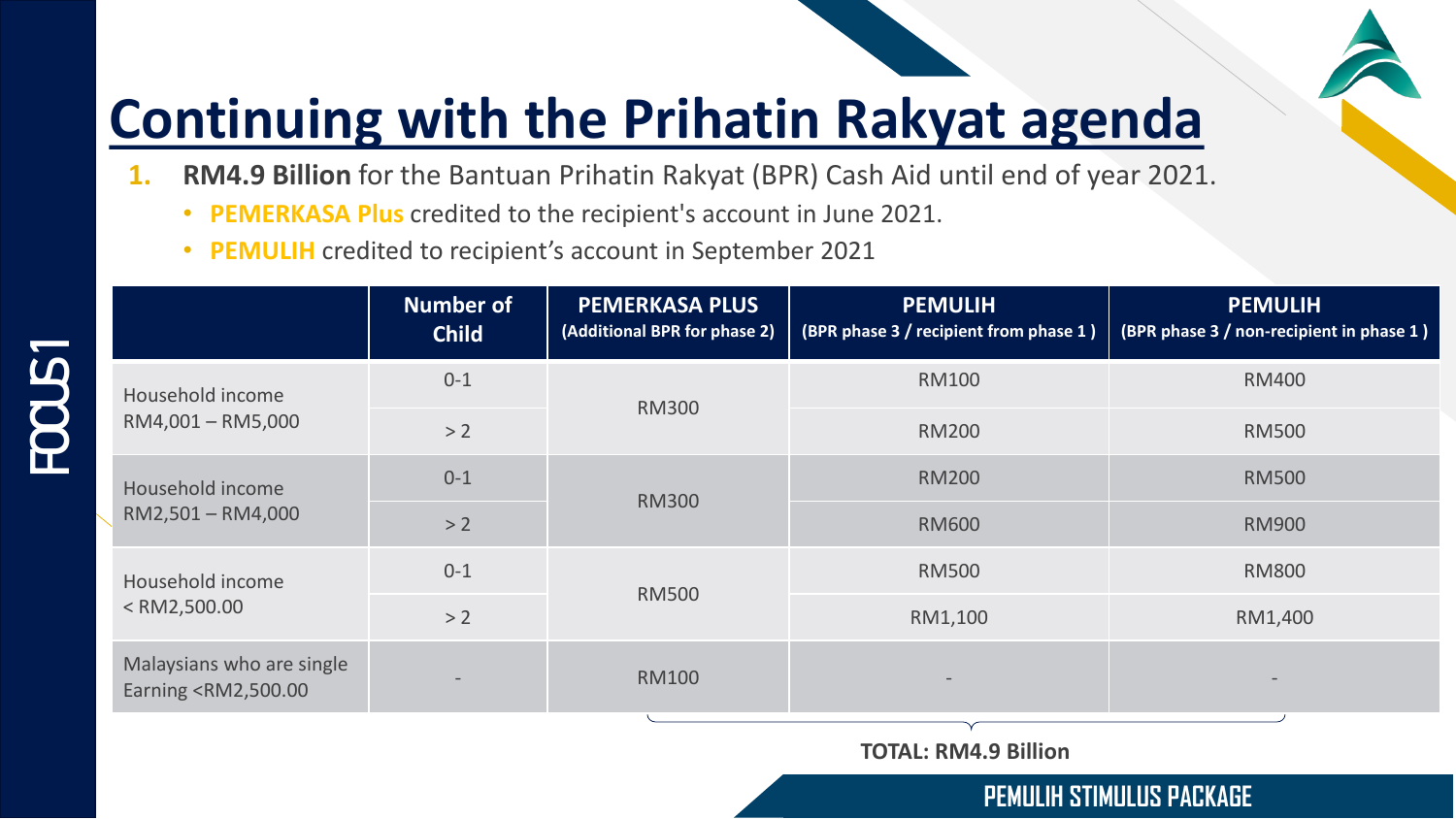- **2. RM4.6 Billion** for the Bantuan Khas Covid-19 (BKC) Cash Aid.
	- Credited to the recipient's account start on August 2021.

| <b>Category</b> |            | <b>Months credit to recipient's account</b> | <b>Total</b>             |                          |                |
|-----------------|------------|---------------------------------------------|--------------------------|--------------------------|----------------|
|                 |            | August 2021                                 | <b>November 2021</b>     | December 2021            |                |
| Hardcore poor   | households | <b>RM500</b>                                | <b>RM500</b>             | <b>RM300</b>             | <b>RM1,300</b> |
|                 | single     | <b>RM200</b>                                | <b>RM300</b>             |                          | <b>RM500</b>   |
| <b>B40</b>      | households | <b>RM500</b>                                | $\overline{\phantom{a}}$ | <b>RM300</b>             | <b>RM800</b>   |
|                 | single     | <b>RM200</b>                                | $\overline{\phantom{0}}$ | $\qquad \qquad$          | <b>RM200</b>   |
| <b>M40</b>      | households | <b>RM250</b>                                | $\overline{\phantom{a}}$ | $\overline{\phantom{a}}$ | <b>RM250</b>   |
|                 | single     | <b>RM100</b>                                | $\overline{\phantom{0}}$ |                          | <b>RM100</b>   |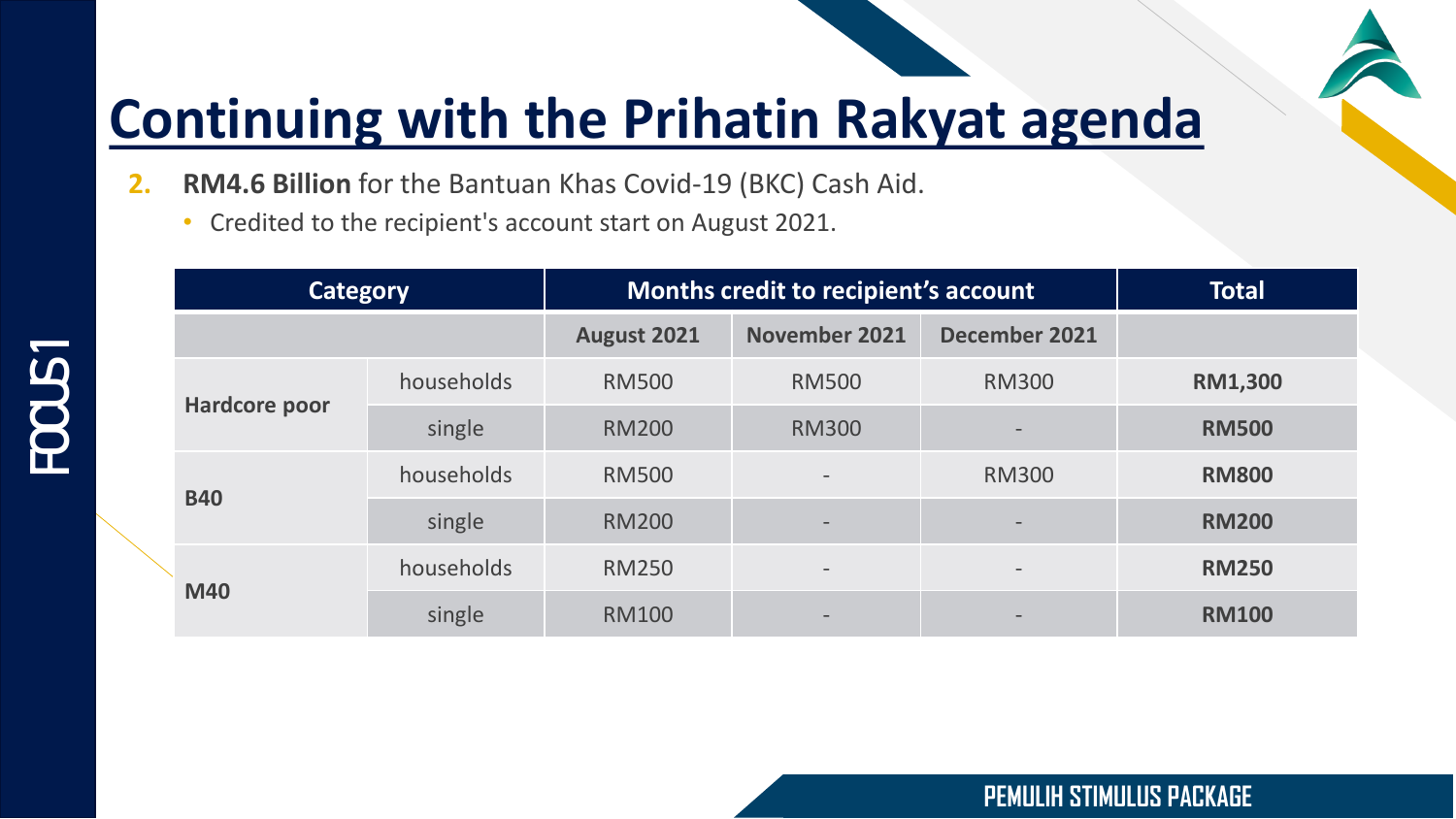

- **3. RM500 million** for Income Loss Assistance
	- RM500 per person will be channeled to workers who had lost their income based on data EPF and SOCSO in year 2021.
	- Benefit up to 1 million people
- **4. Job Seeking Allowance of RM300** for Non -SOCSO contributors, especially new graduates, school leavers and informal sector workers.
	- Need to register under the MYFutureJobs platform and will receive the allowance



- **5. RM125 million** through HRD Corp to implement "place and train" initiative under the Janapreneur Program
	- Focus for school leavers and graduate students.

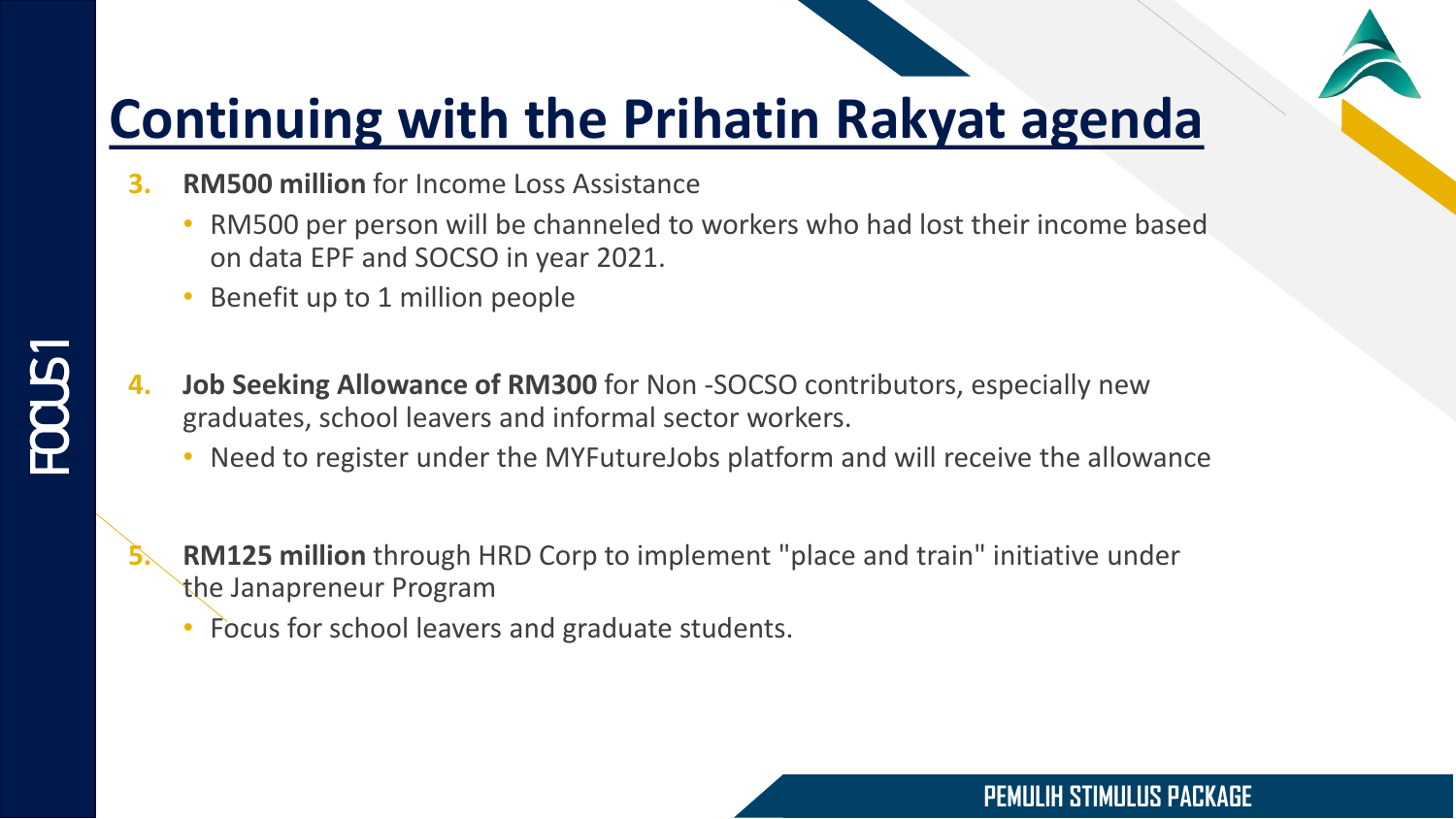- **6. RM300 thousand** for each parliament as additional funds to support existing Food Basket Program
- **7. RM10 million** allocation for the purpose of implementing Food Basket program specifically for the Orang Asli community.
- **8. More than RM6 billion of subsidy allocation this year** to maintain the retail price of RON95 petrol, diesel and LPG
- **9. Implementation of Price Control Program to maintain cooking oil prince does not exceed RM30 per bottle**
	- Based on crude palm oil threshold value to check price increase in 1kg-5kg bottled cooking oil.
- **10. RM1 billion** allocation to maintain 1 kilogram polybag pack of cooking oil at a subsidized price of RM2.50.

**FOOLS1**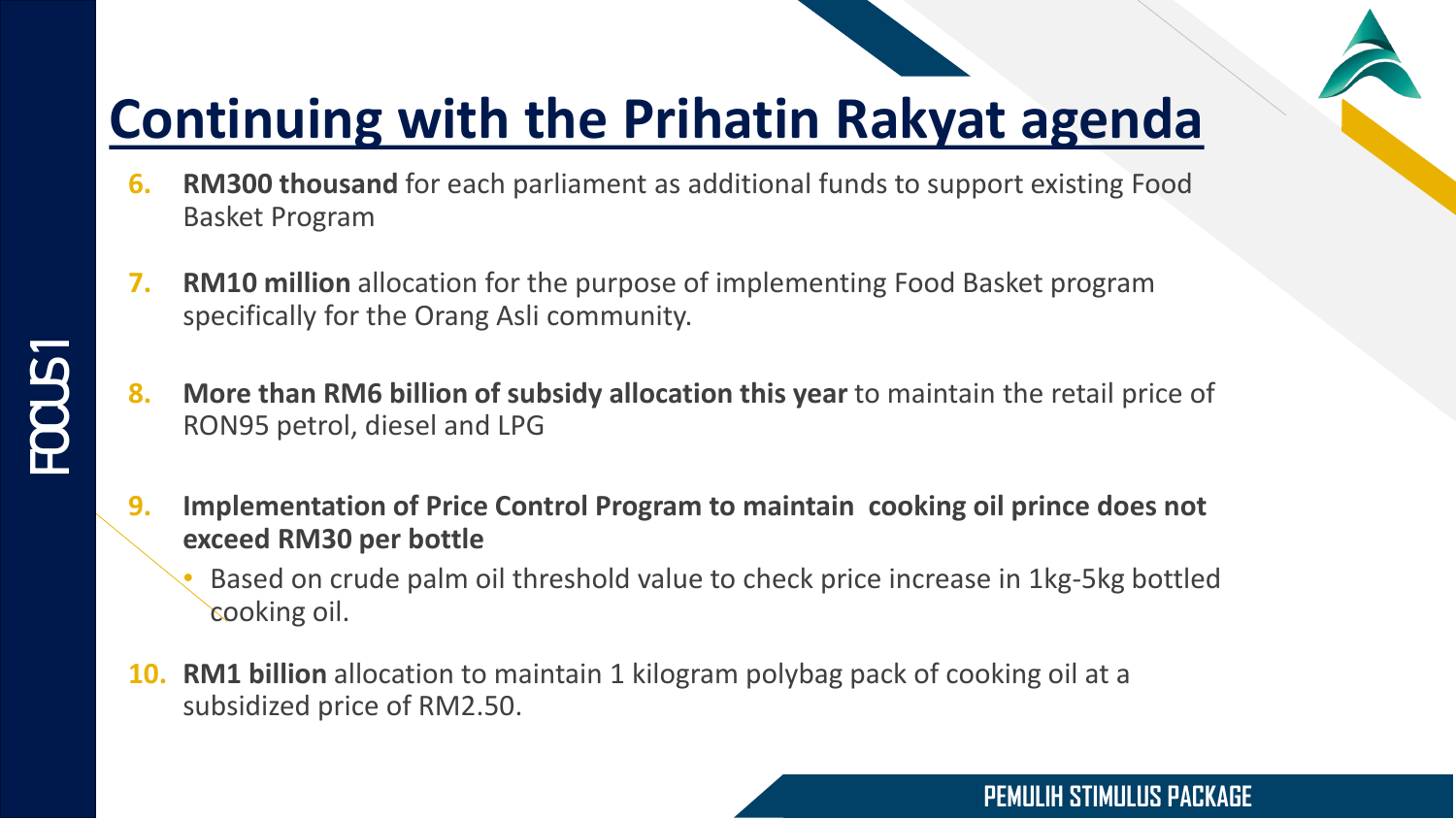- **11. RM15 million allocation to NGOs** in assisting the Government to address social issues
	- e.g., mental health, homelessness, and other social problems at the community level.
	- Government will widen psychosocial support through channels "talian kasih".
- **12. Electricity bill discount of between 5-40%** for domestic users
	- In accordance with electricity usage up to a maximum of 900kwh per month
	- 40% for electricity usage < 200kwh per month
	- 15% for electricity usage 201kwh 300kwh
	- To be given for three months start on July 2021
	- **Extension of 1 GB of free daily data** with an estimated value of RM500 million
		- **Extension up to December 2021**
		- Benefiting 44 million users
- **14. Additional RM18 Million** allocation for local banks to provide 30 mobile banks nationwide
	- Covering 250 rural areas at Peninsular Malaysia, Sabah and Sarawak,

#### **PEMULIH STIMULUS PACKAGE**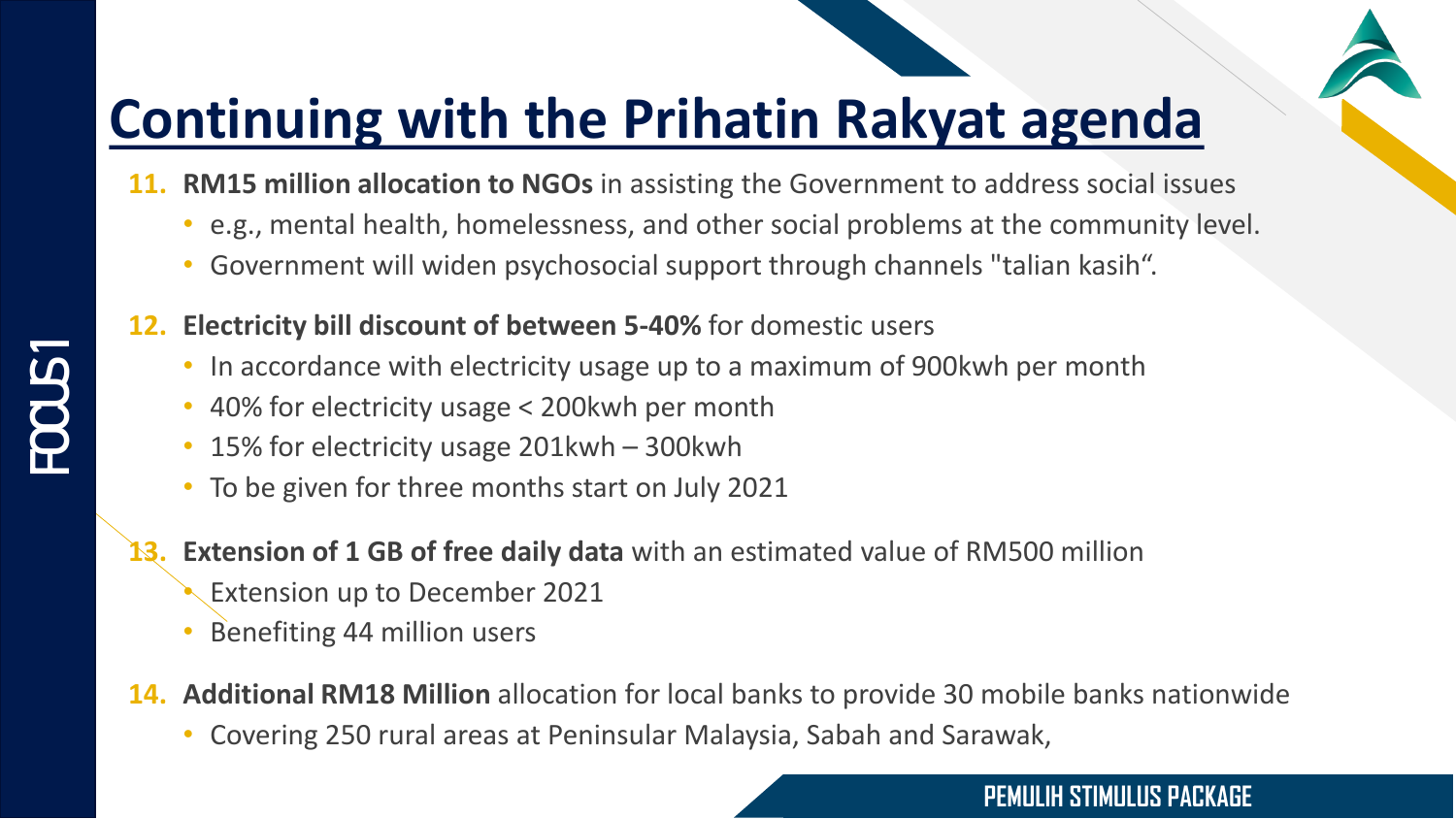#### **15. RM 30 billion for the i-Citra program**

• EPF members can make withdrawals of up to RM5,000 with a fixed payment rate of RM1,000 per month for a period of 5 months

#### **16. RM400 million allocation for initiative to Education borrowers**

- **i. Moratorium on PTPTN** for 3 months
- **ii. Deferment of repayment of Federal Education Loans** under JPA for 6 months
- **iii.** Deferment of payment of compensation claims for Federal Scholarship recipients for 6 months
- **iv. Deferment of repayment of MARA education loan** for 3 months or rescheduling of loan repayments with monthly installments as low as RM100 for 12 months
- **v. Deferment of repayment of Perbadanan Tabung Pembangunan Kemahiran (PTPK)** for 3 months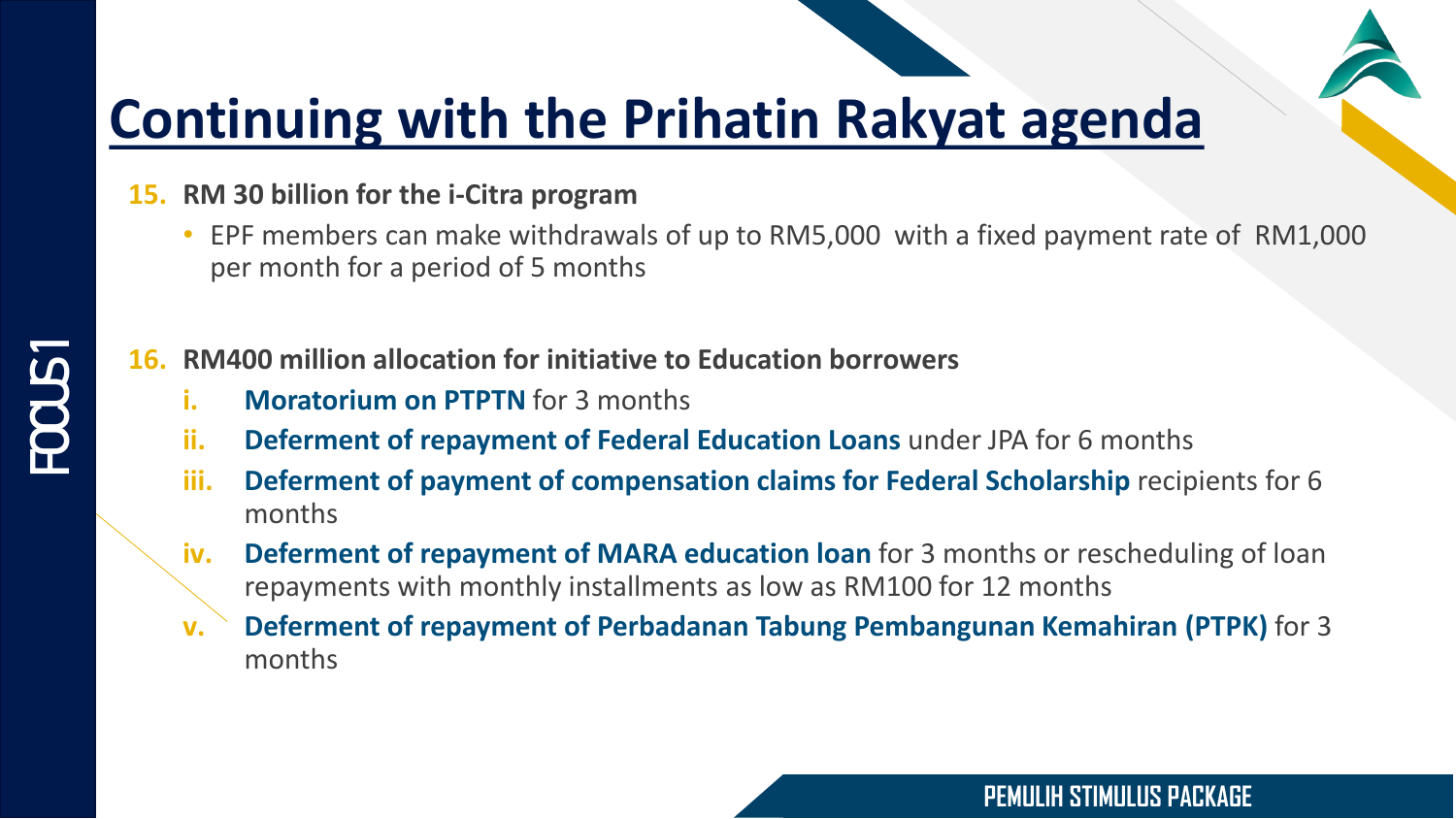- **17. Deferment of payment of insurance premiums and takaful contributions (opt-in)** 
	- To affected insurance and takaful policyholders extended until 31 December 2021.

**18. 6 months moratorium to all individual borrowers, included of B40, M40 or T20 group**

- Will be **given automatically without any condition** for who are apply for this initiative.
- Applications will open on  $7<sup>th</sup>$  July 2021.
- Borrowers only need to apply and sign an agreement to amend the relevant loan terms.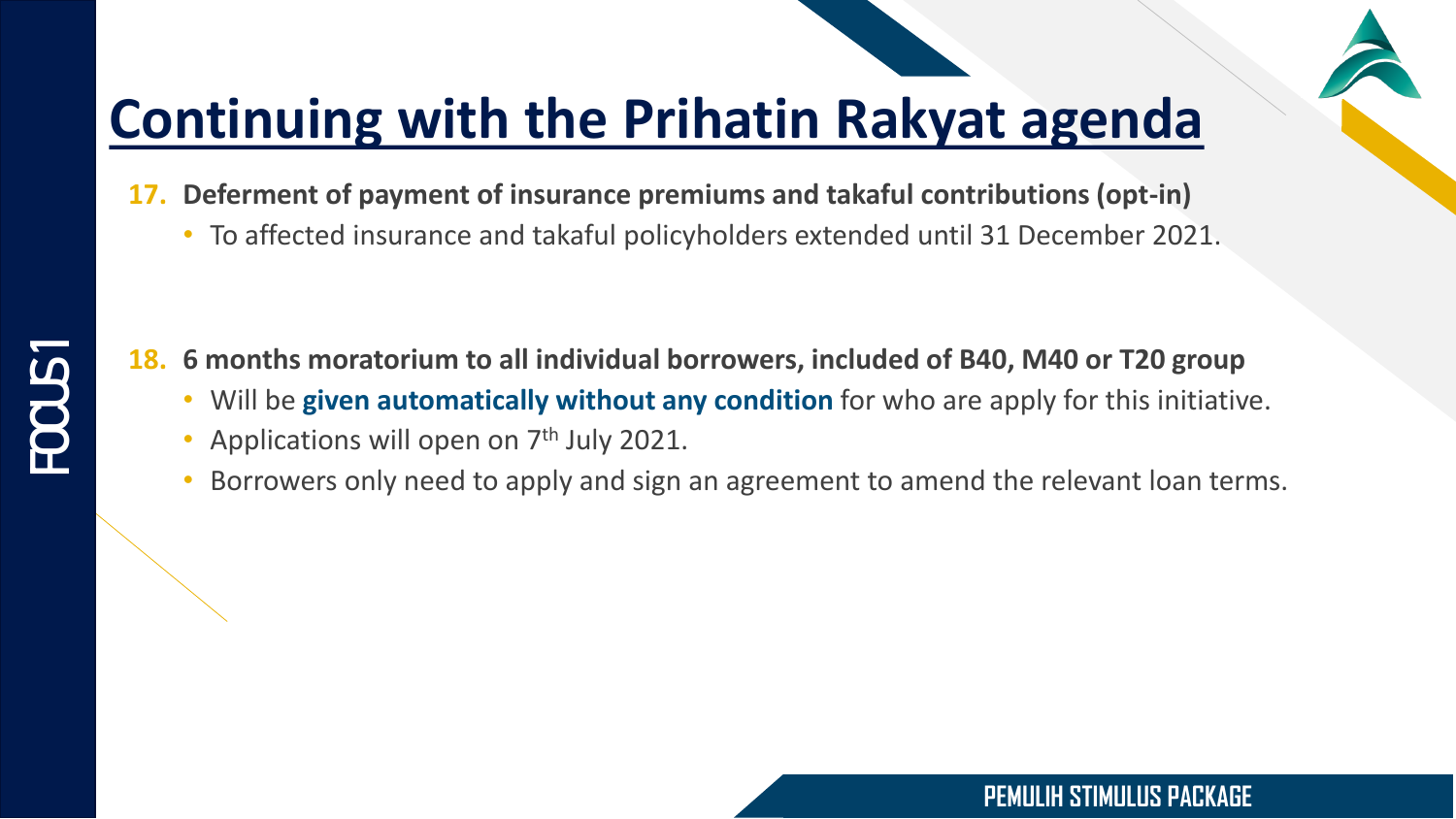- **1. RM1 billion on extension of electricity bill discount of 10% for affected economic sectors**  for domestic and non-domestic company
	- Extension of three months from October 2021 until December 2021 of electricity bill discounts

#### **2. Additional Prihatin Special Grant (GKP) 4.0**

|                            | <b>GKP 3.0</b><br>(Pemerkasa)                                                 | <b>GKP (Pemerkasa Plus)</b> | <b>GKP 4.0 (PEMULIH)</b>                                         |
|----------------------------|-------------------------------------------------------------------------------|-----------------------------|------------------------------------------------------------------|
| <b>Amount received</b>     | RM1,000 (one-off)                                                             | RM500 (one-off)             | RM1,000 (2 times payment)                                        |
| <b>Requirement</b>         | 1. All receiver for GKP 1.0 & GKP<br>2.0<br>2. Approved application on GKP3.0 | All receiver GKP 3.0        | 1. All receiver for GKP 3.0<br>2. Approved application on GKP4.0 |
| <b>Date of Application</b> | 1st April 2021 until 15th April 2021                                          |                             | <b>July 2021</b>                                                 |
| Payment                    | <b>June 2021</b>                                                              | <b>July 2021</b>            | September 2021 and November 2021                                 |

#### **PEMULIH STIMULUS PACKAGE**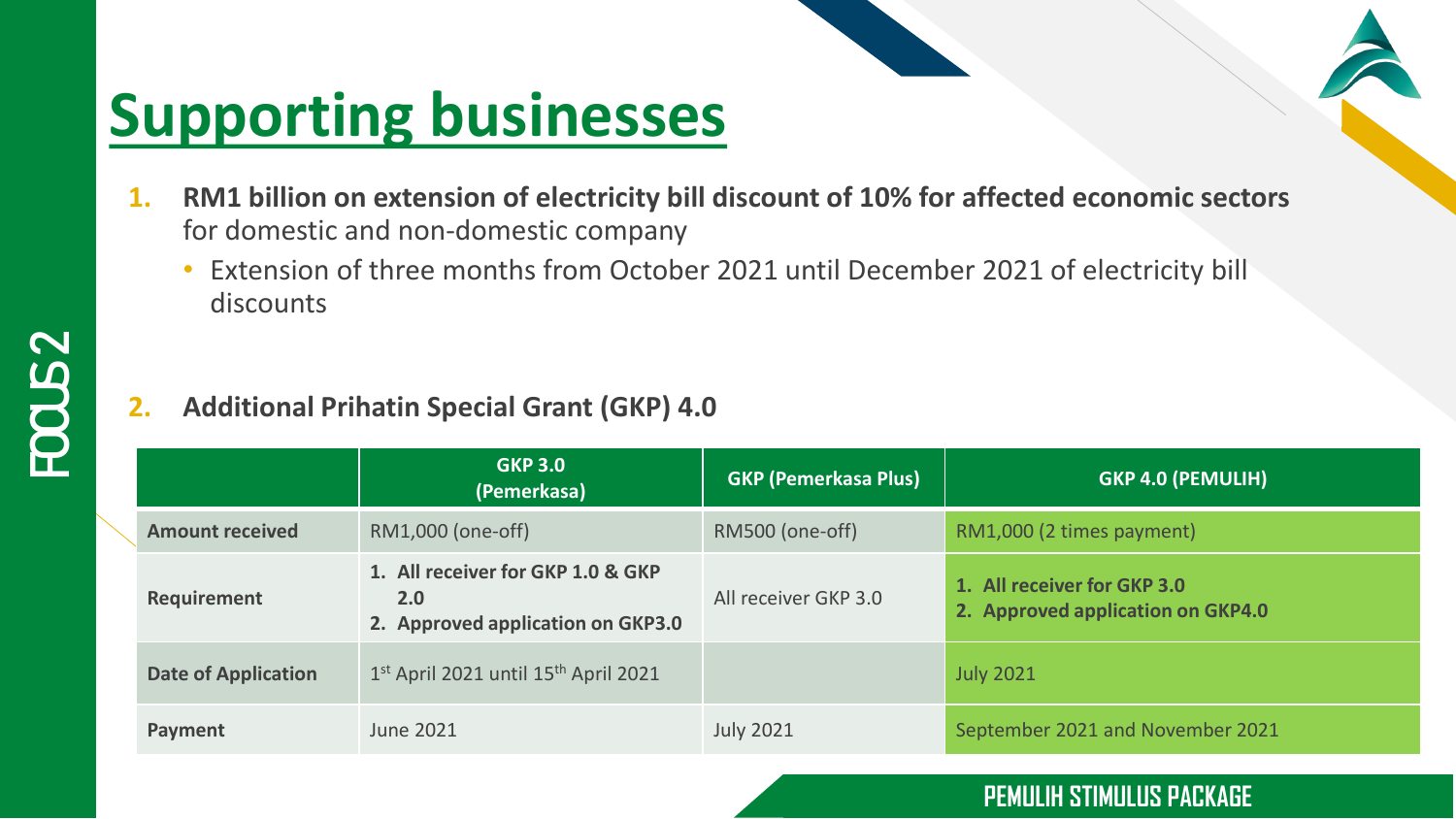**FOCUS 2**

**3. RM3.8 Billion for Wage Subsidy Programme (PSU4.0)**

|                                     |                       | <b>PSU 4.0 (PEMULIH)</b>            |                                                                                                     |  |
|-------------------------------------|-----------------------|-------------------------------------|-----------------------------------------------------------------------------------------------------|--|
| <b>Government Allocation Budget</b> |                       | RM3.8 Billion                       |                                                                                                     |  |
| Rate                                | <b>Big Company</b>    | <b>RM600</b>                        | 2 months for all category sector in Phase 2 under Plan<br>$\bullet$                                 |  |
|                                     | <b>Medium Company</b> | <b>RM600</b>                        | Pemulihan Negara (PPN), and<br>Additional 2 months applicable only for negative sector<br>$\bullet$ |  |
|                                     | <b>Small Company</b>  | <b>RM600</b>                        | listing in Phase 3 under PPN                                                                        |  |
| <b>Requirement</b>                  | <b>Big Company</b>    | No salary limitation                | Sales drop 30% or more compared to same month of previous year within January                       |  |
|                                     | <b>Medium Company</b> | to June                             |                                                                                                     |  |
|                                     | <b>Small Company</b>  | Maximum up to 500 employee only     |                                                                                                     |  |
| Date of application open            | All                   | Estimate on the middle of July 2021 |                                                                                                     |  |

#### **PEMULIH STIMULUS PACKAGE**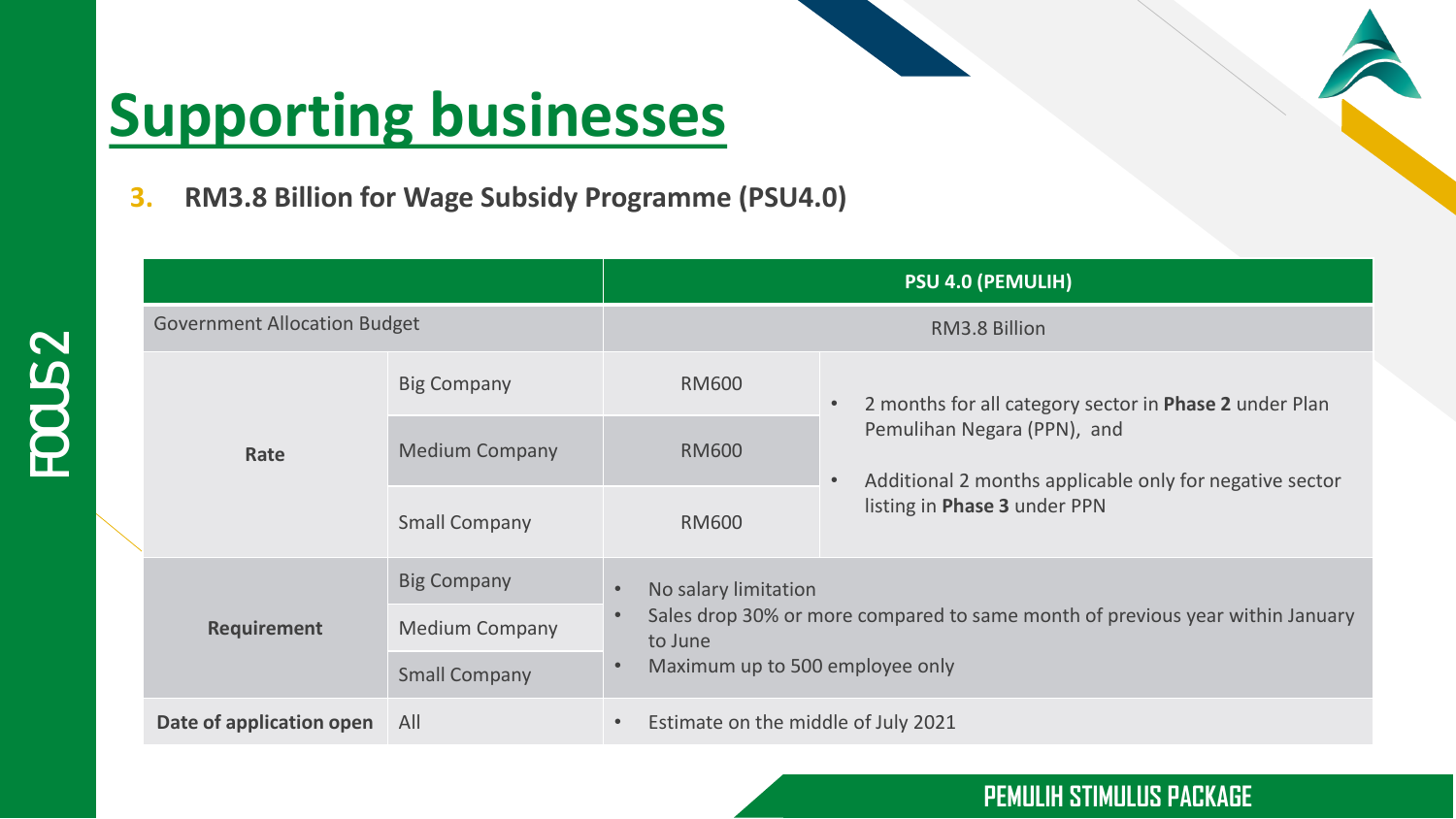- **4. Extension of HRD Corp levy exemption for a period of two months (July to August 2021)**
	- Given automatically to employers who are unable to operate during MCO.
	- Besides, additional exemption given until  $31<sup>st</sup>$  December 2021 to employers from the new sectors as a result of the extension of the Human Resources Corporation Berhad Act 2001
	- Worth of RM425 million

**FOCUS 2**

- **5. Continuing PenjanaKerjaya Programme as PenjanaKerjaya 3.0 with several improvements**
	- Reduce the salary eligibility limit from RM1,500 to RM1,200 for the Malaysianisation Program
	- The employment contract period will be reduced from 12 months to 6 months for employees aged 50 and above, the disabled and ex -prisoners.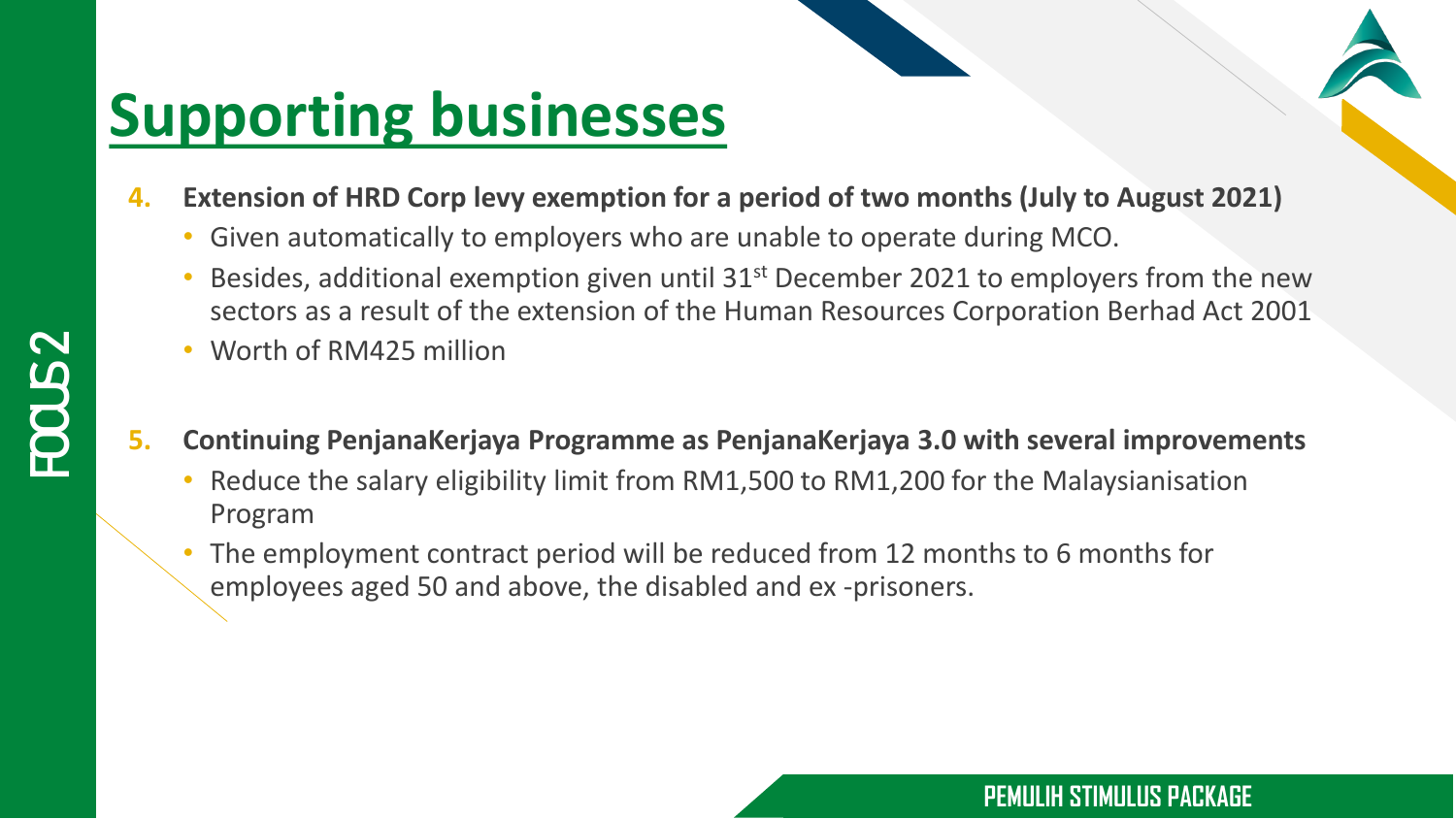- **6. RM300 Million allocation to develop Program Pemerkasaan Pendigitalan Usahawan Kecil (PUPUK)**
	- i. Continuing the Shop Malaysia Online and Go-eCommerce Onboarding Campaign with a target of more than 300 thousand micro-SMEs
	- ii. RM100 million under SME Digitalisation Grant for SMEs and micro-SMEs to get matching grants of up to RM5,000 for purchase or subscription of digital systems
	- iii. Encourage the participation of micro-SMEs to venture into e-commerce platforms through the Pemerkasaan Pendigitalan Usahawan Kecil program led by SKMM.
	- iv. Empowering agri -entrepreneurs, especially in rural areas, to use the latest technology under the Digitalisasi dan Transformasi Sektor Pertanian program.
- **7. RM100 Million allocation to assist and support those in the creative arts sectors**
	- Covering incentives for the production of works and digital content, career opportunities, skills upgrading programs, protection contributions under SOCSO and procurement of products for production purposes on television, radio and song creation.

#### **PEMULIH STIMULUS PACKAGE**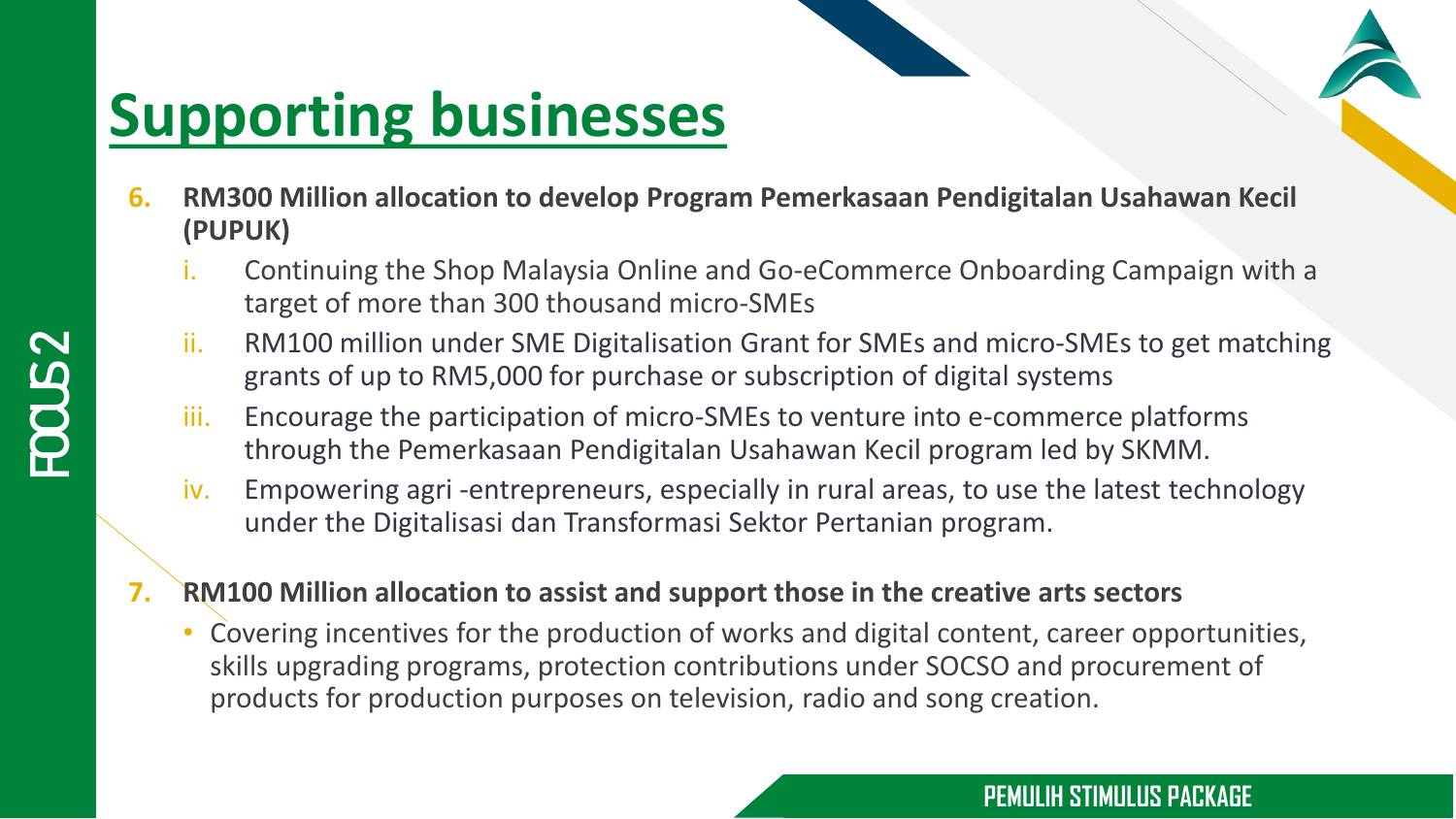- **8. RM3,000 special assistance to be given to nursery operators**
	- 4,400 nursery operators under Ministry of Women, Family and Community Development
	- 8,000 private nursery operators supervised by the Ministry of Education.
- **9. RM1,000** cash aid to given to all registered canteen operators.
- **10. One-off RM3,000** assistance to sports industry operators and sports arena operators
- **11. RM500** to support persons with disabilities who have lost their jobs or unemployment, and are not recipients of existing Disabled Workers Allowance,
- **12. RM20 million allocation to implement Jaringan Inisiatif Umum Program (JITU)**
	- Targeted to provide basic business capital assistance and guiding the disabled and homeless in business

#### **PEMULIH STIMULUS PACKAGE**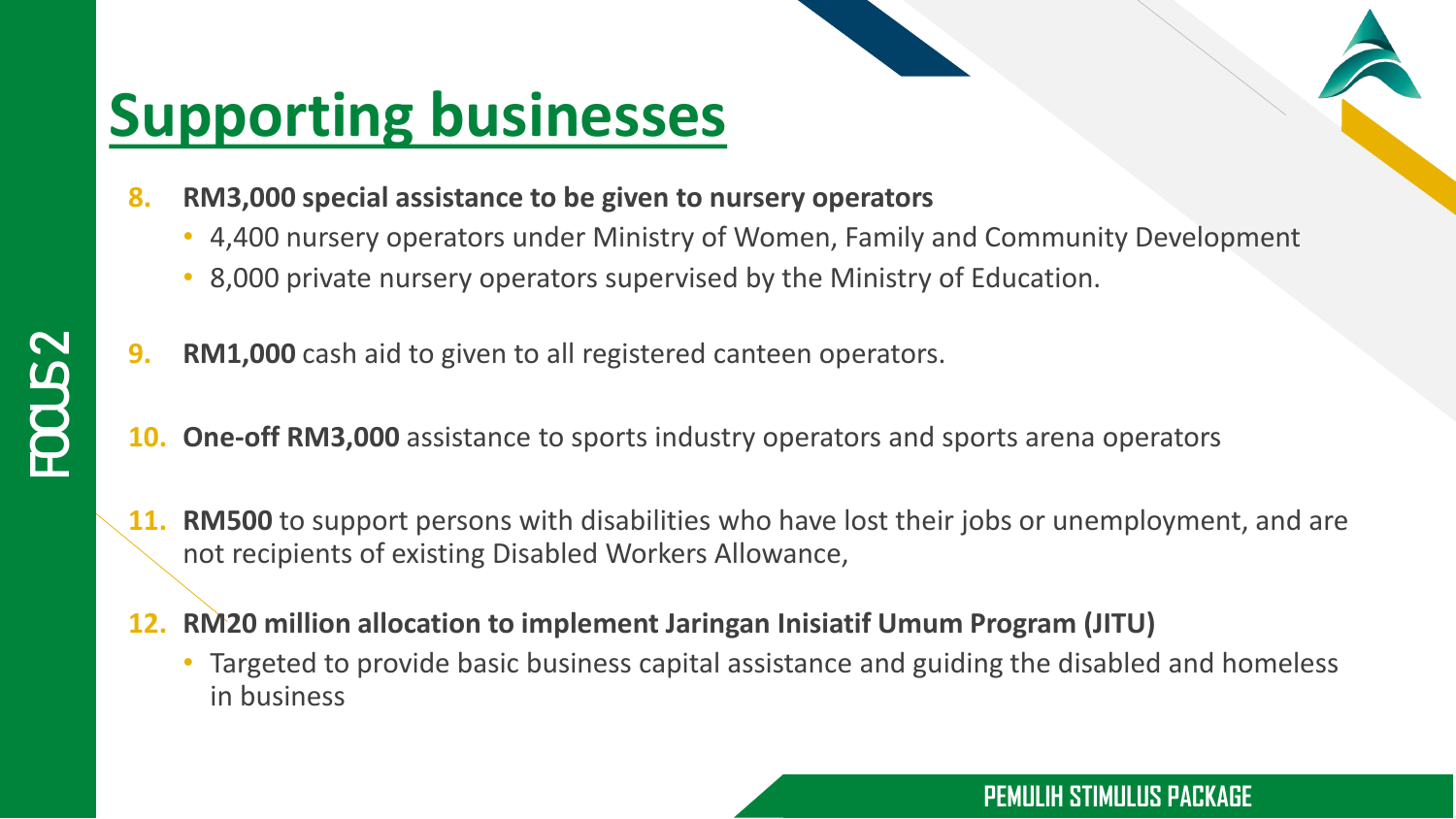#### **13. Improvement of e-Perolehan procedure**

- i. Allow price changes or variation of price (VOP) for work projects following a significant increase in the cost of building materials until 31<sup>st</sup> December 2021
- ii. Assist local G1 to G4 contractors to carry out small-scale work projects by voting and quotation, with the use of new civil engineering and building work rate schedules as well as electrical work rate schedules;
- iii. Allow extension of time or extension of contract (EOT) of work projects or extension of contract period for supply and service contracts

#### **14. Assistance to MARA borrower/entrepreneur**

- To apply for extension repayment of MARA business financing for a period of 3 months or,
- Rescheduling of repayment of financing by extending the financing period up to 36 months
- Extension 30% discount of premise rental will be given to MARA entrepreneurs until 31<sup>st</sup> December 2021

#### **PEMULIH STIMULUS PACKAGE**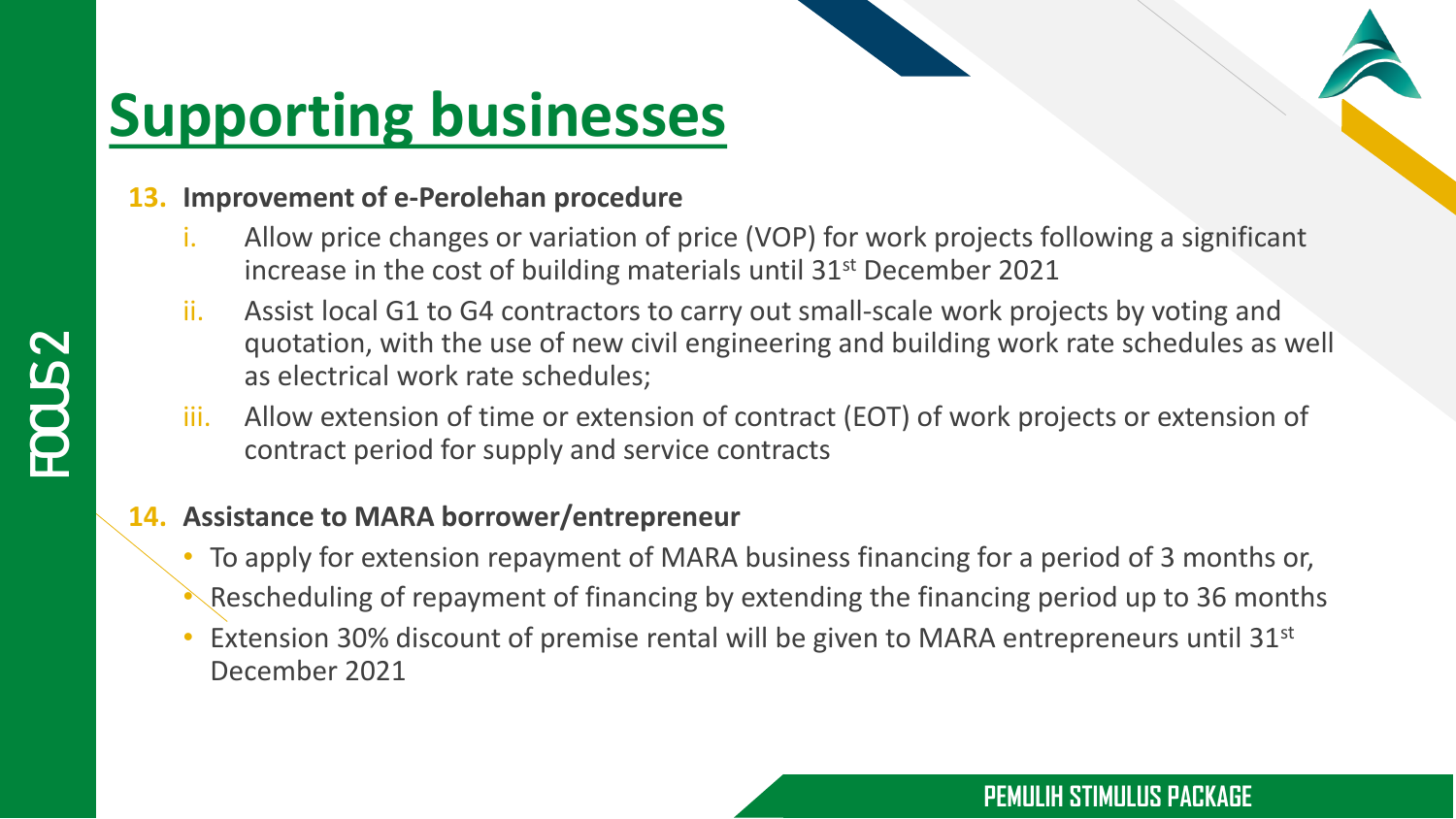- **15. Increase of RM20 billion** government guarantee scheme limit under Syarikat Jaminan Pembiayaan Perniagaan Bhd (SJPP) to support SMEs category
- **16. Additional of RM2 billion** for existing financial assistance to SME entrepreneurs by Bank Negara Malaysia (BNM)
	- Increase from RM6.6 Billion up to RM8.6 billion remaining
- **17. Continuing Microcredit for Working Capital**
	- Additional RM1.1 billion allocation AgroBank, BSN and TEKUN for businesses who wish to get microcredit for working capital, with financing rates as low as 3%

FR

**PEMULIH STIMULUS PACKAGE**

**18. RM20 million allocation** to support Cooperative Institutions under Pembiayaan Intervensi Pemulihan Ekonomi Koperasi program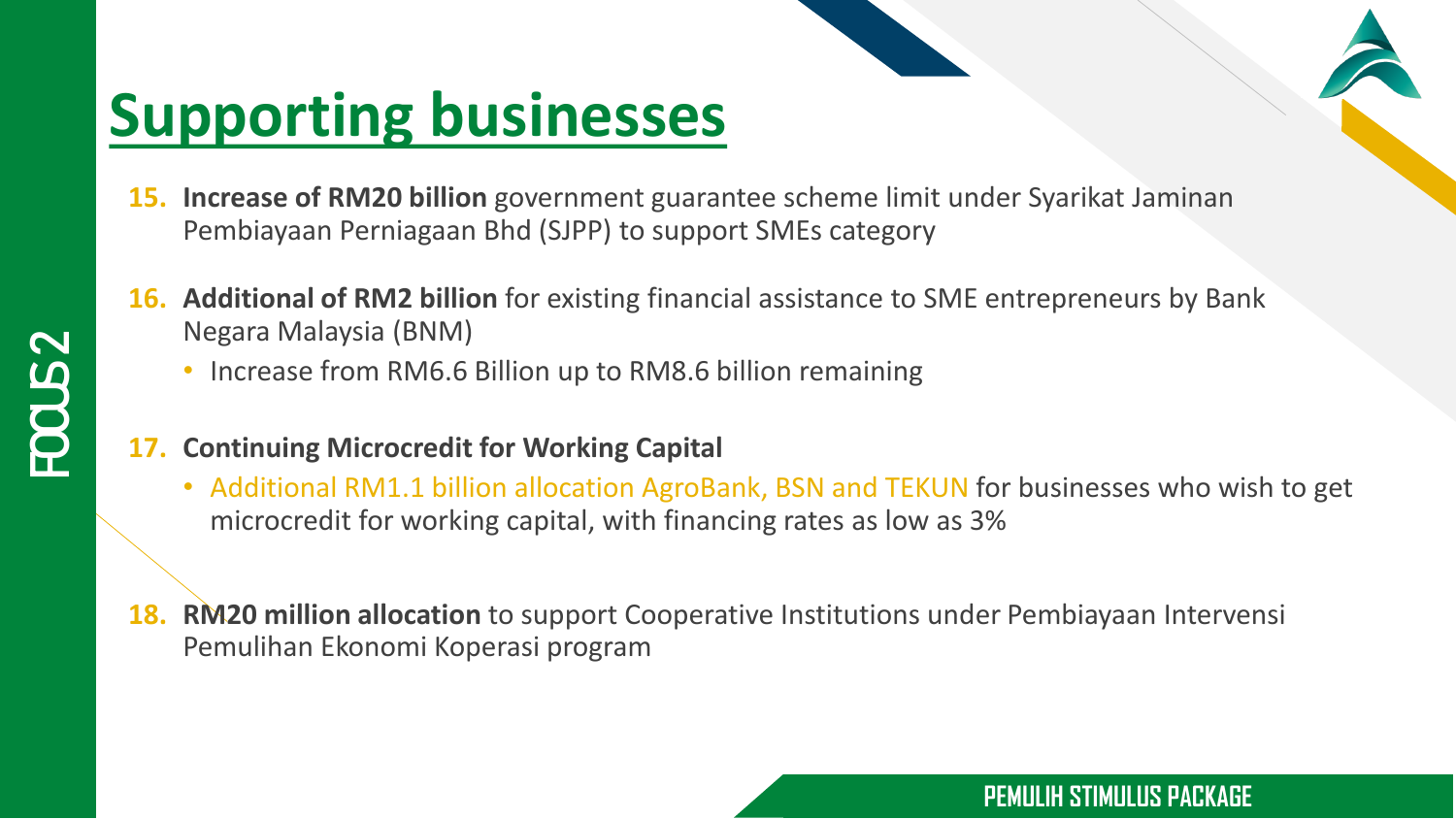- **One-off RM3,000** assistance to 5,300 registered travel agency.
- **20. Deferment of payment of monthly income tax installments** to companies until 31st December 2021
- **21. Exemption of tourism tax and service tax** to hotel operators until 31<sup>st</sup> December 2021.
- **22. 6 months moratorium to all Micro-Entrepreneurs and SMEs**
	- Subject to review and approval by the bank.
	- Applications will open on 7<sup>th</sup> July 2021.
	- Borrowers only need to apply and sign an agreement to amend the relevant loan terms

#### **PEMULIH STIMULUS PACKAGE**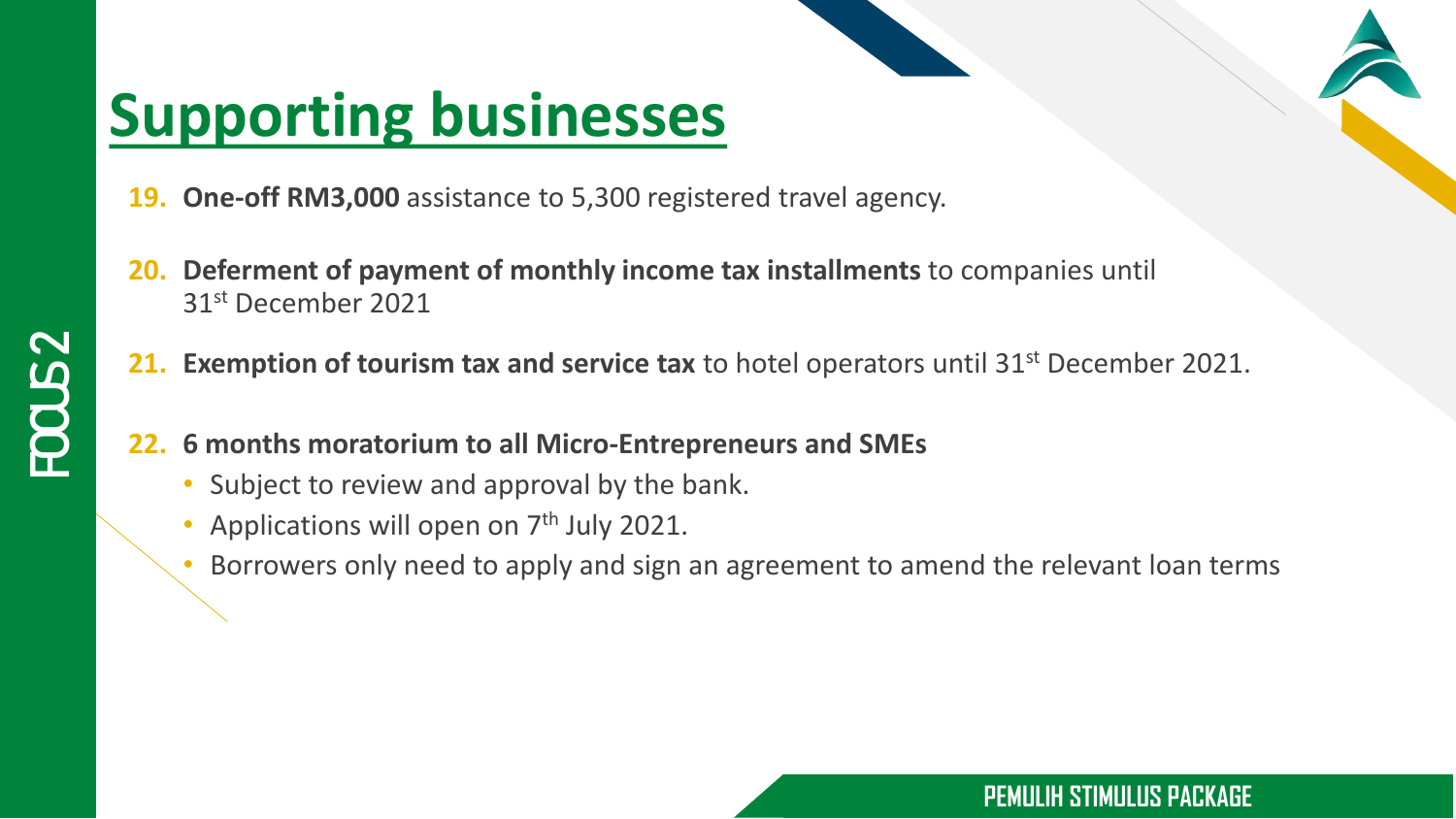# **Increasing vaccination rate**

- **1. Additional RM400 million is allocated to increase the country's vaccine supply.**
	- Total supply of vaccines ordered by the Government is enough to cover 130% of the population compared to 120 percent previously.
- **2. RM200 million is allocated to increase the rate of daily vaccination**
	- To open 29 new Vaccination Centers (PPVs), upgrad existing PPVs, implement drive-through PPVs, Mobile PPVs and Home-to-Home Outreach programs
- **3. Additional RM200 million allocation for allowance to 14,000 Frontlines**
	- Increase from RM200 to RM600 per person for period of 6 months starting on July 2021.